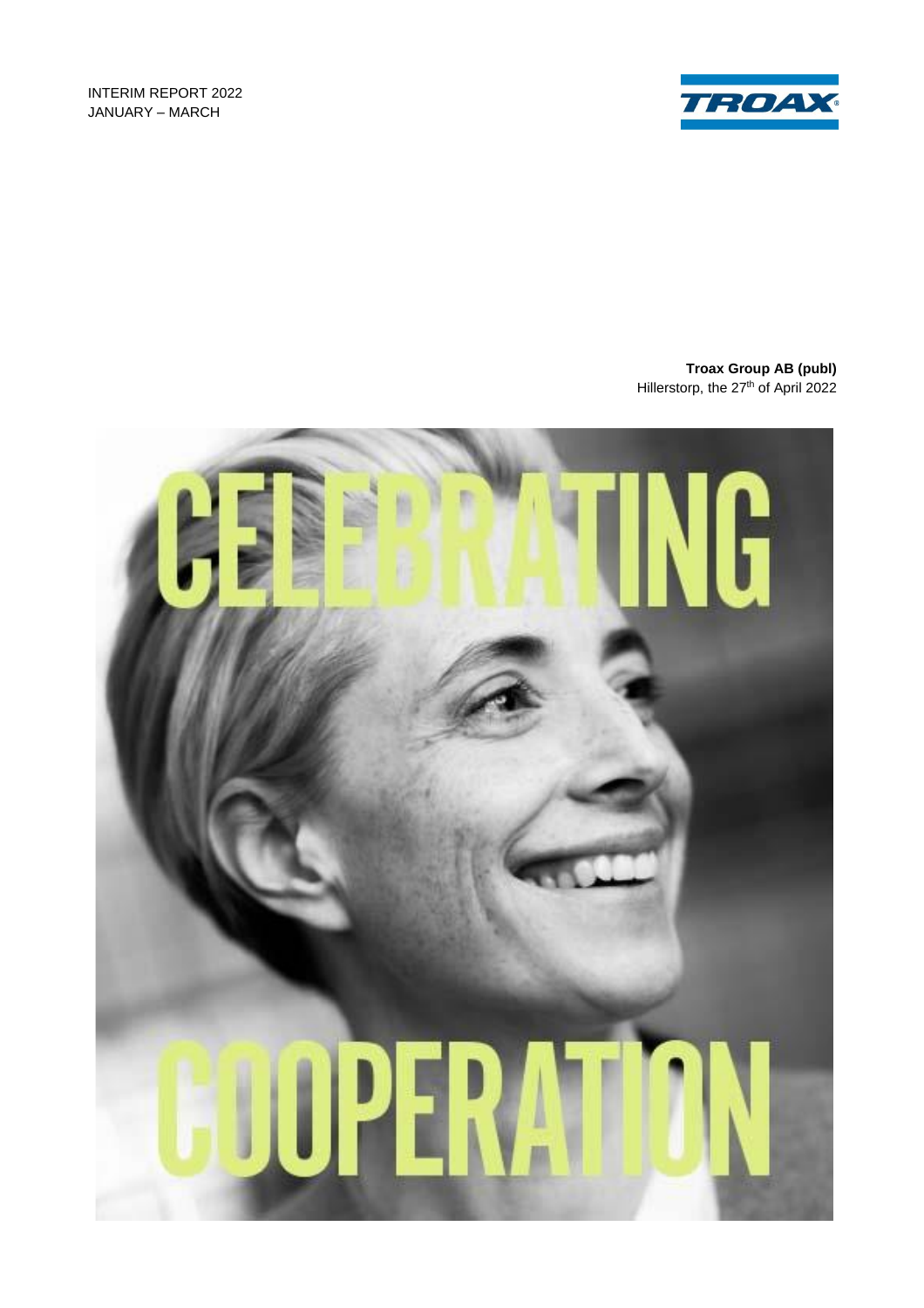# **TROAX EQUALS SAFETY**

# **A SAFE FUTURE STARTS EVERY DAY**

Safety means everything to us. We keep people, property and processes safe. It is our reason of being and the very purpose of this company. Our products are made of high-quality steel to keep what matters most out of harm's way.

Troax is the global market leader in metal-based mesh solutions for machine guarding, warehouse partitioning and property protection. We protect people from injuries and machinery as well as goods from getting damaged in everyday work.

Troax Group AB (publ), Reg. No. 556916-4030, is a global organization with an unparalleled sales force and an efficient logistics setup, enabling local presence and short delivery times. We are represented in 45 countries and employ around 1 100 people. Our headquarters is located in Hillerstorp, Sweden. In 2021, Troax net sales amounted to 252 MEUR.

Stay safe with Troax, today and tomorrow.

**troax.com troaxgroup.org**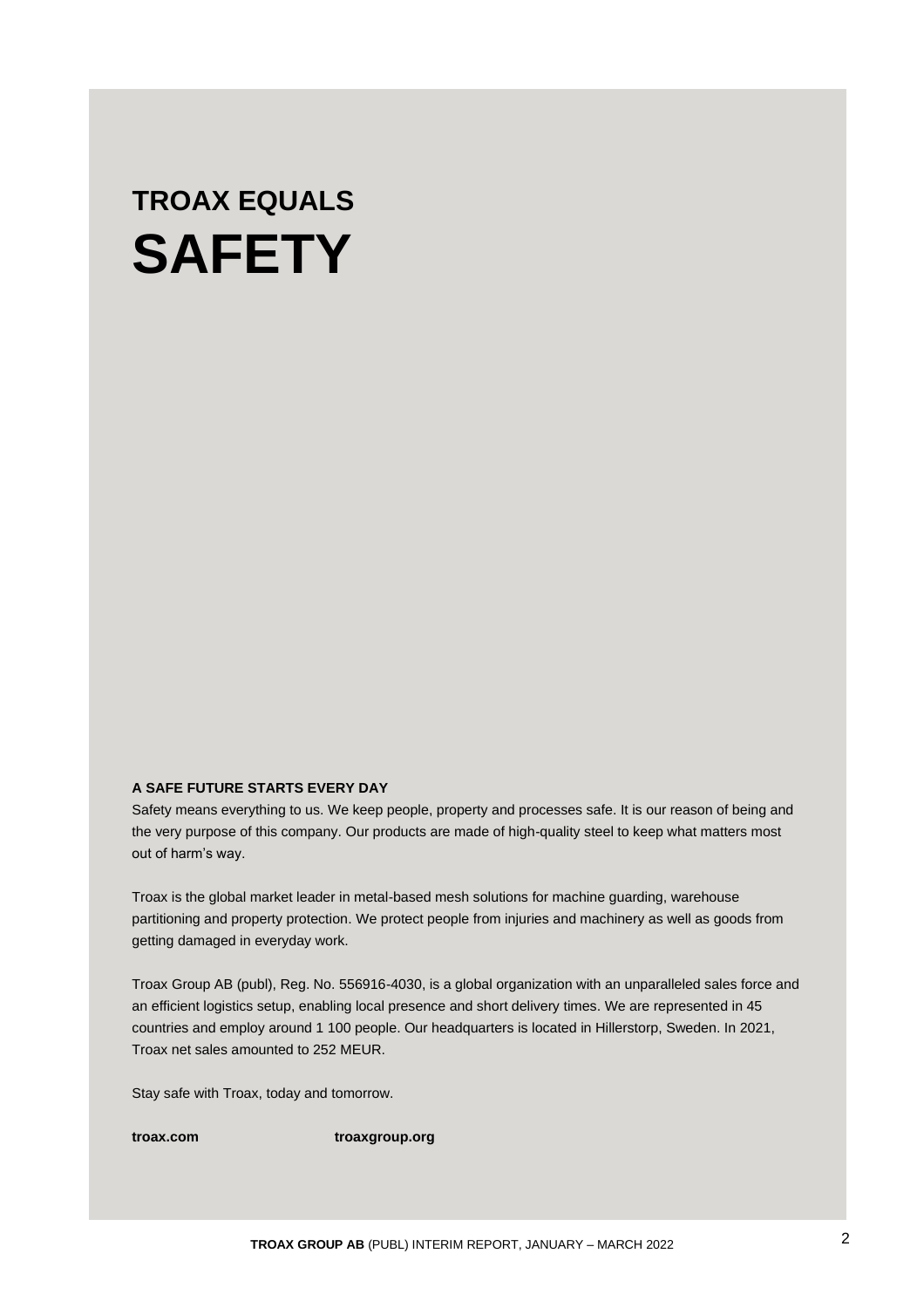## **INTERIM REPORT JANUARY- MARCH 2022**

# **All time high order intake in the quarter**

# **JANUARY - MARCH**

- Order intake in the quarter increased by 16 percent compared with the same period last year both before and adjusted for currency and amounted to 74,5 (64,5) MEUR.
- Sales in the quarter increased by 27 percent compared with the same period last year both before and adjusted for currency and amounted to 69,6 (54,7) MEUR.
- Operating profit increased to 12,5 (11,0) MEUR.
- Operating margin decreased to 18,0 (20,1) percent.
- Financial net was -0,2 (-0,2) MEUR.
- Profit after tax increased to 9,3 (8,4) MEUR.<br>• Farnings per share after dilution amounted to
- Earnings per share after dilution amounted to 0,16 (0,14) EUR.

## **TROAX GROUP FIGURES**

|                                              | 3 Months | 3 Months | <b>12 Months</b> |         | 12 Months 12 Months |
|----------------------------------------------|----------|----------|------------------|---------|---------------------|
|                                              | Jan-Mar  | Jan-Mar  | Jan-Dec          | Jan-Dec | Apr-Mar             |
| <b>MEUR</b>                                  | 2022     | 2021     | 2021             | 2020    | 2021/2022           |
| Order intake                                 | 74,5     | 64,5     | 275,8            | 178,4   | 285,8               |
| Sales                                        | 69,6     | 54,7     | 252,3            | 163,6   | 267,2               |
| Gross profit                                 | 24,2     | 21,6     | 94,2             | 64,2    | 96,8                |
| Gross margin, %                              | 34,8     | 39,5     | 37,3             | 39,2    | 36,2                |
| Operating profit                             | 12,5     | 11,0     | 52,4             | 30,8    | 53,9                |
| Operating margin, %                          | 18,0     | 20,1     | 20,8             | 18,8    | 20,2                |
| Profit after tax                             | 9,3      | 8,4      | 39,7             | 23,2    | 40,6                |
| EBITDA 1)                                    | 15,2     | 13,4     | 62,3             | 38,5    | 64,1                |
| EBITDA margin, % 1)                          | 21,8     | 24,5     | 24,7             | 23,5    | 24,0                |
| Net debt / EBITDA                            |          |          | 0,8              | 1,4     |                     |
| Earnings per share after dilution in EUR     | 0, 16    | 0, 14    | 0,66             | 0,39    | 0,68                |
| Closing rate SEK/EUR                         | 10,34    | 10,24    | 10,22            | 10,04   | 10,24               |
| Earnings per share after dilution in SEK. 2) | 1,60     | 1,43     | 6,76             | 3,88    | 6,93                |

1)EBITDA is impacted by IFRS 16 (approx. 0,8-1,0 MEUR per quarter in decreased leasing costs).

2) Earnings per share after dilution in SEK, is calculated based on result in Euro at Closing rate SEK/EUR.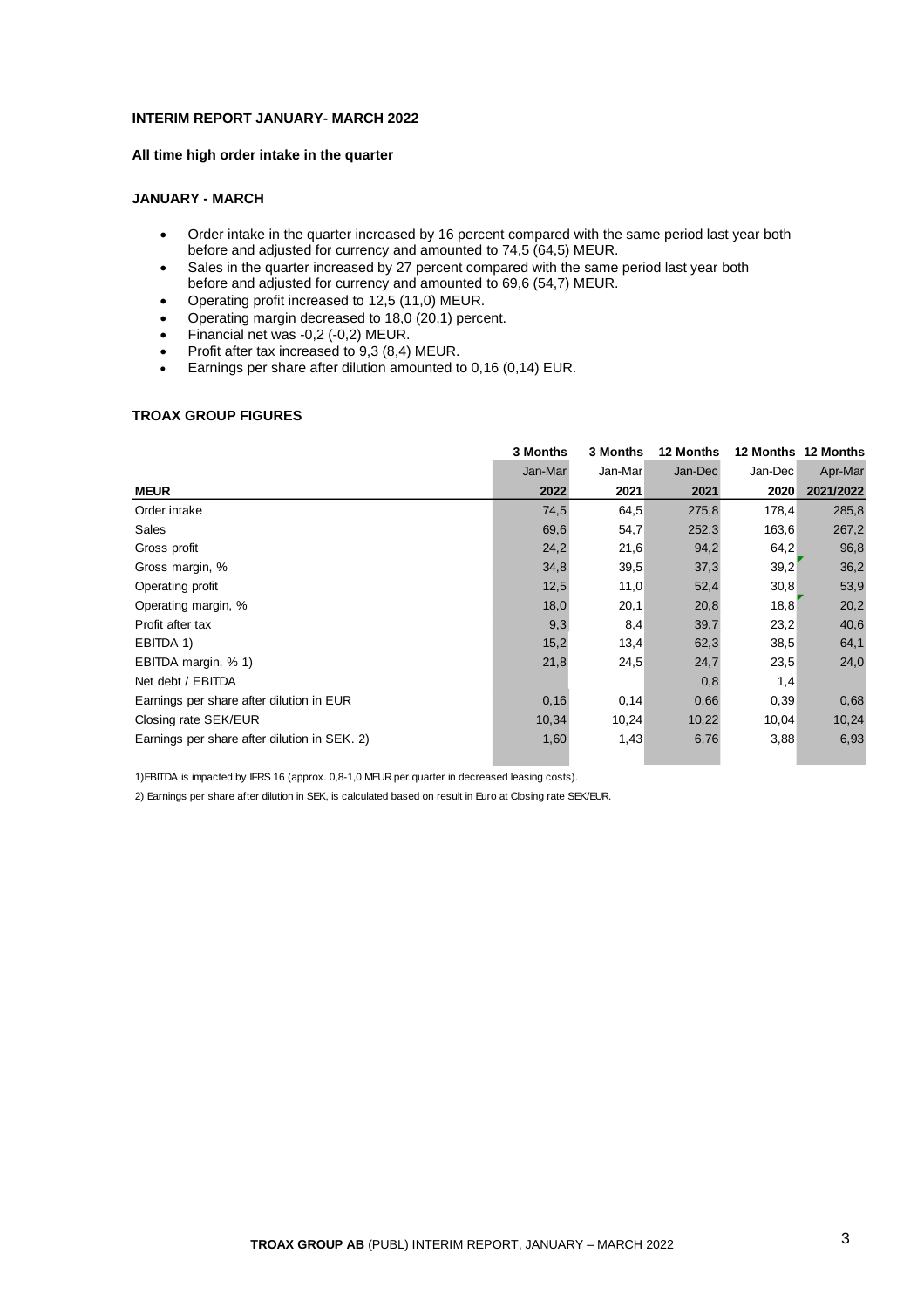## **CEO COMMENTS**

Troax increased order intake by 16% organically during the quarter, which mostly comes from price increases and less from pure volume increases. We have had a rising order and margin trend during the quarter and the market still looks strong, even though price increases and other problems may, sooner or later, reduce our customers' willingness to invest. We note that the strong order intake from automated warehouses continues, but at a lower level than in 2021. Some projects, mainly in North America, have been delayed because customers have postponed these projects. The quarter's increase in order intake is mainly due to a general increase in small and medium-sized projects with a large number of customers around the world. Europe developed well during the quarter, while it was slightly weaker in North America and Asia. As in the previous quarter, we note a certain higher level of activity from the automotive sector, although this level may still be described as low. In general, we would again describe market demand as strong, driven by a need to increase production capacity in many cases, as bottlenecks have occurred in various places since the pandemic eased in March 2021. We expect continued good demand in the coming months. Invoicing for the quarter was 27% higher than the corresponding quarter last year, which corresponds to a volume growth in the order of 12-13%. This increase is expected to be above market growth during this quarter. We have a strong sales development for most geographical regions during the first quarter.

Our production units have during the quarter again had a very good utilisation rates, driven by good order intake in recent quarters. This ensures good coverage of fixed costs, which is also reflected in operating profit, despite a continued significant negative effect from price increases on steel, packaging materials, energy and freight. Some cost increase occurred during the quarter in our factories, when staff absence increased significantly, mainly due to the pandemic. This effect has, in March stabilized at a more normal level. We have again, in consultation with our customers, raised prices to compensate for steel price increases as much as possible, but have continued with a certain time lag. We saw some stabilization in steel prices towards the end of 2021, however prices have risen significantly towards the end of the first quarter of 2022. This is of course due to the war in Ukraine which has led to a general shortage of steel in Europe, at least in the short term. We believe that we will be able to maintain delivery performance during the coming turbulent period. At present, short-term agreements with suppliers apply. We will therefore be forced to continue with price increases towards customers in the future, until purchase prices begin to stabilize.

Our new acquisition Natom Logistic in Poland also shows continued good development this quarter, both in terms of order intake and results. The new building in which we invested in 2021 has now been filled with equipment and we have also received delivery of a new production line for shelves, which is why our capacity in Poland in 2022 will increase significantly.

As described above, the gross margin is still negatively affected by the lag in price increases for customers. Under 'normal' circumstances, we would now begin to achieve our marginal targets, but due to the effects of the war in Ukraine, we estimate that it will take additional quarters before it begins to stabilize at a higher level. Towards the end of the quarter, we began to pick up the lag from 2021 on a marginal basis, but are now working with customers to minimize the damaging effects of price increases that have arisen towards the end of the first quarter. The costs are judged to be under control and together with the good sales volume, this means that Troax delivers a result for the quarter that is 13% better than the previous year.

Overall, this means that operating profit for the quarter amounted to 12,5 MEUR with a margin of approximately 18%. The corresponding figures for the same quarter last year were 11,0 MEUR and 20%. Net profit amounts to 9,5 MEUR for the quarter, compared with 8,4 MEUR the previous year. We have deliberately increased inventory levels compared with the same period last year and the good invoicing has led to an increased need for working capital for the first quarter of this year.

## **Thomas Widstrand, President and CEO**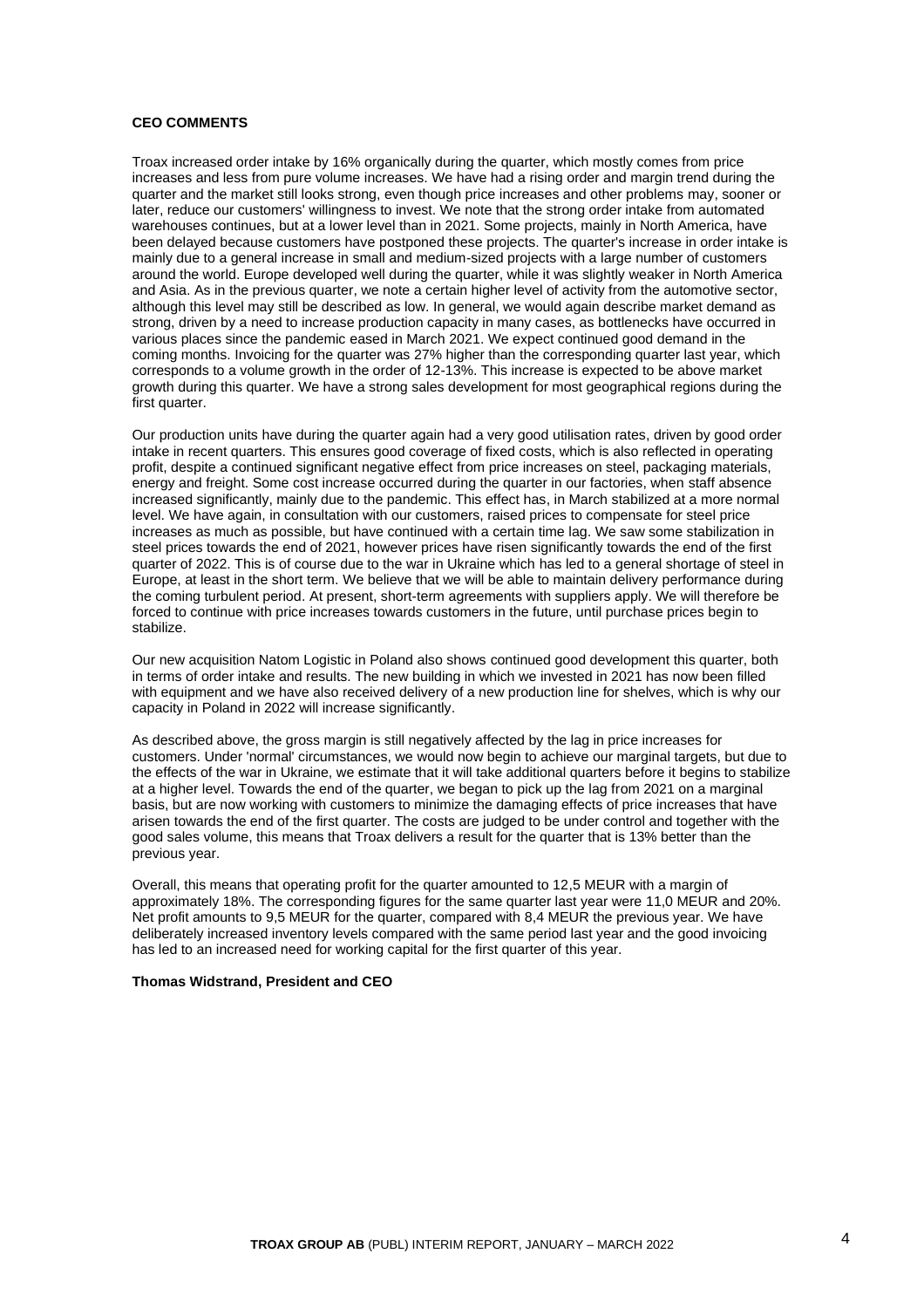## **THE GROUP SUMMARY**

## **JANUARY – MARCH**

The total order intake increased in the period compared with the corresponding period last year. Order intake amounted to 74,5 (64,5) MEUR, an increase of 16 percent both before and adjusted for currency. All markets except North America and New Markets increased their order intake during the period compared with the corresponding period last year.

Net sales amounted to 69,6 (54,7) MEUR, an increase of 27 percent both before and adjusted for currency. All markets increased their sales in the period compared with the corresponding period last year.

Operating profit amounted to 12,5 (11,0) MEUR, corresponding to an operating margin of 18,0 (20,1) per cent.

## **FINANCIAL NET**

For the first quarter of 2022, financial net amounted to -0,2 (-0,2) MEUR.

### **TAXES**

The tax expense was -3,0 (-2,4) MEUR for the first quarter.

#### **NET RESULT**

Net result for the first quarter amounted to 9,3 (8,4) MEUR.

# **CASH FLOW, WORKING CAPITAL AND NET DEBT**

Cash flow from operating activities was 2,3 (3,0) MEUR for the first quarter. Net debt including the impact from IFRS 16 was 50,8 (56,2) MEUR. Net debt in relation to the 12-month rolling EBITDA was 0,8 (1,3) to be compared with the company's financial target of less than 2,5.

## **INVESTMENTS**

During the first quarter, investments were 1,0 (6,1) MEUR and relates mainly to machinery investments in Sweden, Poland and Italy.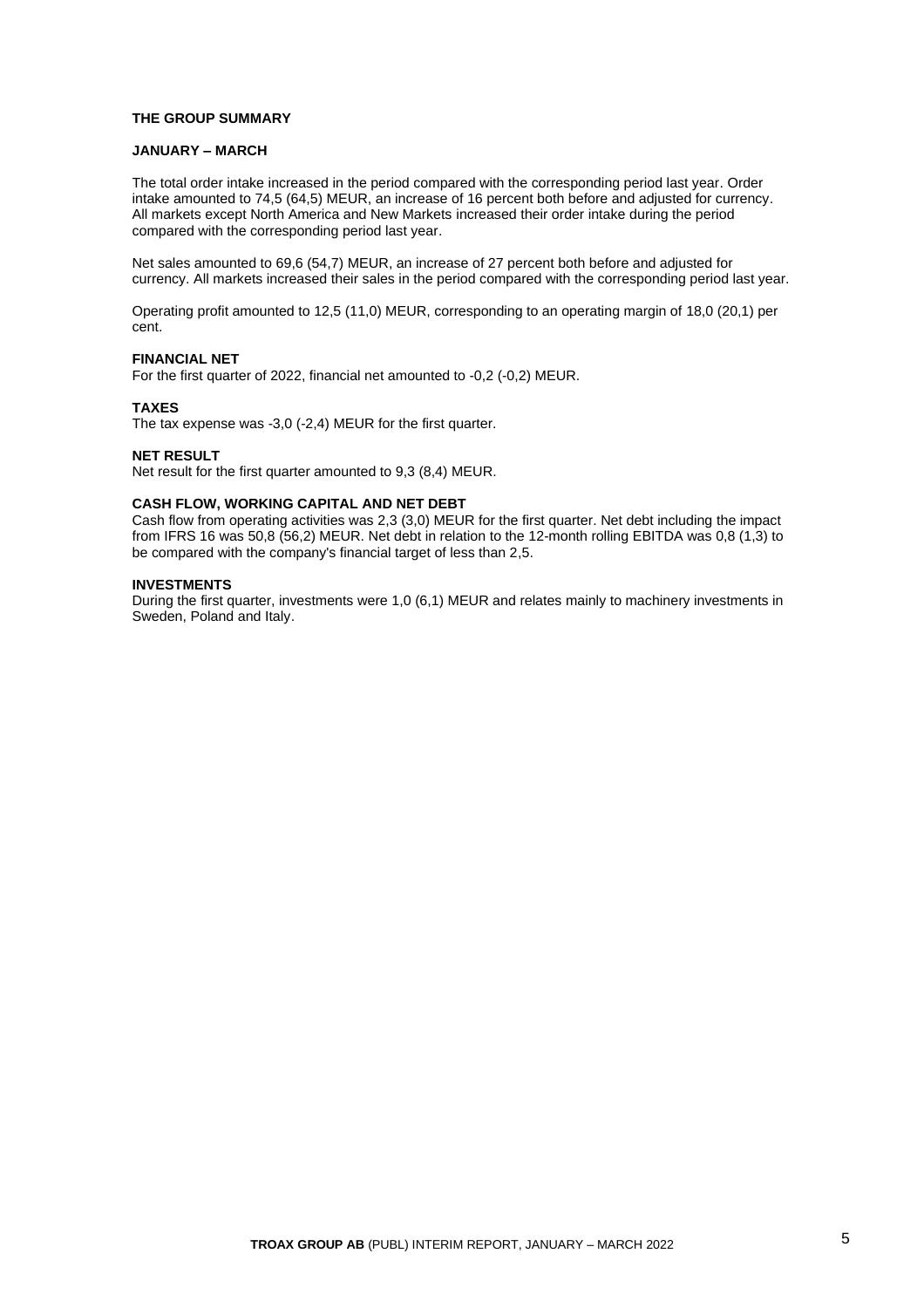# **REGIONAL DEVELOPMENT**

Troax operations are reported as one segment. As secondary information Order intake and Sales are reported based on geographical regions.

Nordic – Sweden, Denmark, Norway and Finland Continental Europe – Europe excluding Nordic and United Kingdom United Kingdom – Great Britain and Ireland North America – US and Canada New Markets – rest of the world including all distributors directly connected to Sweden

|                                               | 3 Months    | 3 Months    |           | 12 Months    | 12 Months    |           | 12 Months    |
|-----------------------------------------------|-------------|-------------|-----------|--------------|--------------|-----------|--------------|
| Order intake                                  | Jan-Mar     | Jan-Mar     |           | Jan-Dec      | Jan-Dec      |           | Apr-Mar      |
| <b>MEUR</b>                                   | 2022        | 2021        | Diff      | 2021         | 2020         | Diff      | 2021/2022    |
| <b>Continental Europe</b>                     | 38,6        | 31,0        | 25%       | 136,6        | 84.5         | 62%       | 144,2        |
| Nordic region                                 | 11,8        | 7,6         | 55%       | 32,2         | 26,2         | 23%       | 36,4         |
| United Kingdom                                | 10,3        | 9,4         | 10%       | 30,6         | 24.1         | 27%       | 31,5         |
| North America                                 | 9,2         | 10,9        | $-16%$    | 58,7         | 31,5         | 86%       | 57,0         |
| New Markets                                   | 4,6         | 5,6         | $-18%$    | 17,7         | 12,1         | 46%       | 16,7         |
| <b>Total excl Currency</b><br>Currency effect | 74.5<br>0,0 | 64.5<br>0,0 | 16%<br>0% | 275.8<br>0,0 | 178.4<br>0,0 | 55%<br>0% | 285,8<br>0,0 |
| Order intake acquisitions                     | 0,0         | 0,0         | $0\%$     | 0,0          | 0,0          | 0%        | 0,0          |
| <b>Total Order intake</b>                     | 74,5        | 64,5        | 16%       | 275,8        | 178,4        | 55%       | 285,8        |

|                            | 3 Months | 3 Months |       | <b>12 Months</b> | 12 Months |       | <b>12 Months</b> |
|----------------------------|----------|----------|-------|------------------|-----------|-------|------------------|
| <b>Total Sales</b>         | Jan-Mar  | Jan-Mar  |       | Jan-Dec          | Jan-Dec   |       | Apr-Mar          |
| <b>MEUR</b>                | 2022     | 2021     | Diff  | 2021             | 2020      | Diff  | 2021/2022        |
| <b>Continental Europe</b>  | 36,5     | 27,3     | 34%   | 123,6            | 82,2      | 19%   | 132,8            |
| Nordic region              | 8,3      | 5,9      | 41%   | 30,0             | 25,3      | 19%   | 32,4             |
| United Kingdom             | 8,9      | 7,9      | 13%   | 30,9             | 19,1      | 62%   | 31,9             |
| North America              | 12,1     | 10,1     | 20%   | 51,0             | 25,2      | 102%  | 53,0             |
| <b>New Markets</b>         | 3,8      | 3,5      | 9%    | 16,8             | 11,8      | 42%   | 17,1             |
| <b>Total excl Currency</b> | 69,6'    | 54,7     | 27%   | 252,3            | 163,6     | 54%   | 267,2            |
| Currency effect            | 0,0      | 0,0      | 0%    | 0,0              | 0,0       | 0%    | 0,0              |
| Sales acquisitions         | 0,0      | 0.0      | $0\%$ | 0,0              | 0,0       | $0\%$ | 0,0              |
| <b>Total Sales</b>         | 69,6     | 54.7     | 27%   | 252.3            | 163,6     | 54%   | 267,2            |

\* Note that we report organic growth excluding currency effect.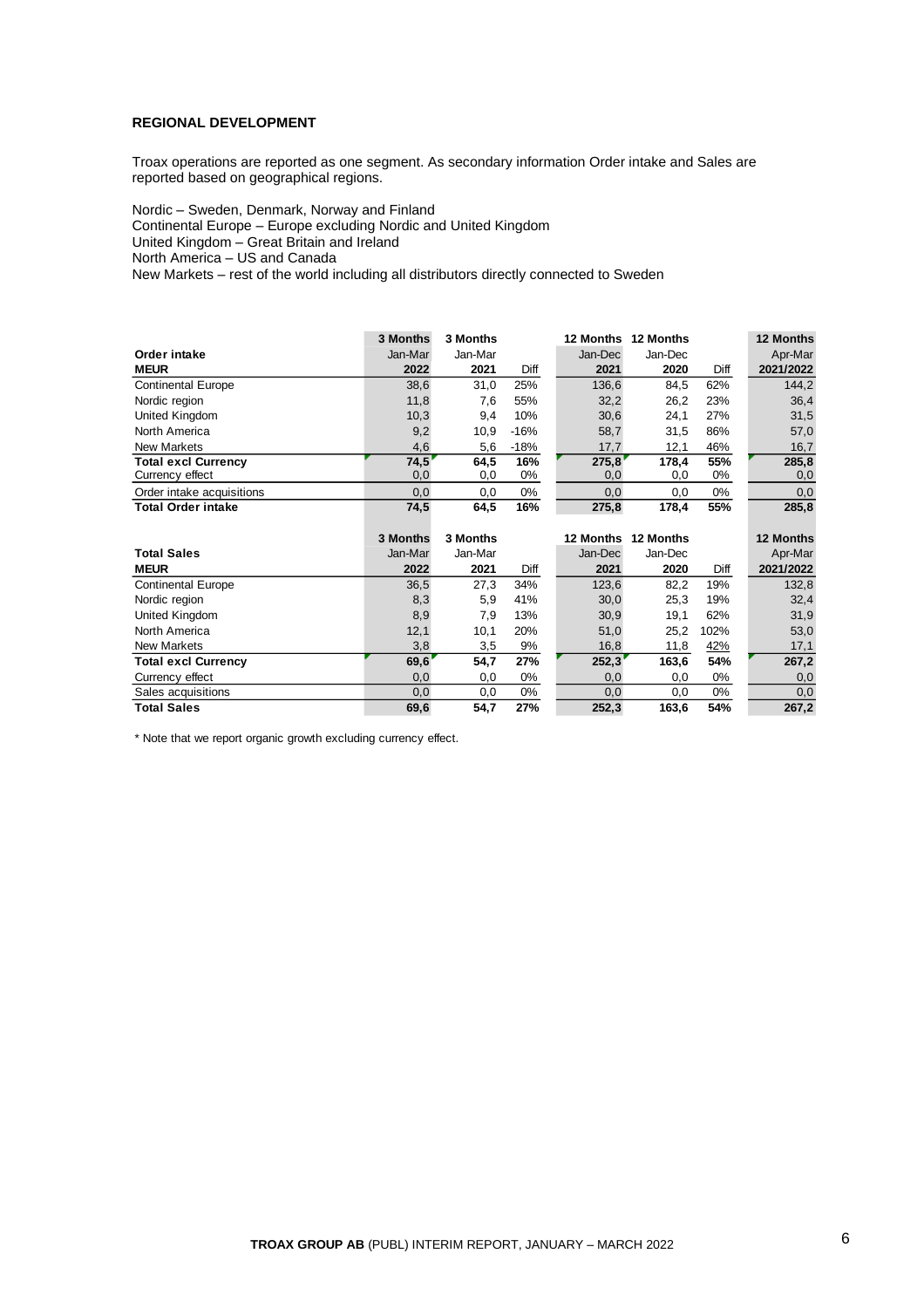# **THE GROUP - SUMMARY**

# **INCOME STATEMENT**

|                                                       | 3 Months | 3 Months | 12 Months | <b>12 Months</b> | 12 Months |
|-------------------------------------------------------|----------|----------|-----------|------------------|-----------|
|                                                       | Jan-Mar  | Jan-Mar  | Jan-Dec   | Jan-Dec          | Apr-Mar   |
| <b>MEUR</b>                                           | 2022     | 2021     | 2021      | 2020             | 2021/2022 |
|                                                       |          |          |           |                  |           |
| <b>Sales</b>                                          | 69,6     | 54,7     | 252,3     | 163,6            | 267,2     |
| Cost of goods sold                                    | $-45,4$  | $-33.1$  | $-158,1$  | $-99,4$          | $-170,4$  |
| <b>Gross profit</b>                                   | 24,2     | 21,6     | 94,2      | 64,2             | 96,8      |
| Sales expenses                                        | $-7,6$   | $-6,8$   | $-28,0$   | $-23,5$          | $-28,8$   |
| Administrative expenses                               | $-3,7$   | $-3,3$   | $-14,1$   | $-10,7$          | $-14,5$   |
| Other operating income and expenses                   | $-0,4$   | $-0,5$   | 0,3       | 0,8              | 0,4       |
| <b>Operating profit</b>                               | 12,5     | 11,0     | 52,4      | 30,8             | 53,9      |
| Financial income and expenses                         | $-0,2$   | $-0,2$   | $-1,0$    | $-0,7$           | $-1,0$    |
| Result after financial expenses                       | 12,3     | 10,8     | 51,4      | 30,1             | 52,9      |
| Taxes                                                 | $-3,0$   | $-2,4$   | $-11,7$   | $-6,9$           | $-12,3$   |
| Net result for the period                             | 9,3      | 8,4      | 39,7      | 23,2             | 40,6      |
| Earnings per share before / after dilution            | 0,16€    | 0,14€    | 0,66€     | 0,39€            | 0,68€     |
| Number of shares before / after dilution in thousands | 60 000   | 60 000   | 60 000    | 60 000           | 60 000    |

## **STATEMENT OF COMPREHENSIVE INCOME**

|                                                                 | 3 Months | 3 Months | 12 Months |         | 12 Months 12 Months |
|-----------------------------------------------------------------|----------|----------|-----------|---------|---------------------|
|                                                                 | Jan-Mar  | Jan-Mar  | Jan-Dec   | Jan-Dec | Apr-Mar             |
|                                                                 | 2022     | 2021     | 2021      | 2020    | 2021/2022           |
| Net result for the period                                       | 9,3      | 8,4      | 39,7      | 23,2    | 40,6                |
| Other comprehensive income:                                     |          |          |           |         |                     |
| Items that may be reclassified to the income statement          |          |          |           |         |                     |
| Translation differences                                         | $-0,9$   | $-1,3$   | 1,1       | 2,1     | 1,5                 |
| Tax related to items that may be reclassified                   | 0,0      | 0,0      | 0,0       | 0,0     | 0,0                 |
|                                                                 | $-0.9$   | $-1,3$   | 1,1       | 2,1     | 1,5                 |
| Items that will not be reclassified to the income statement     |          |          |           |         |                     |
| Actuarial gains and losses on defined-benefit pension commitmer | 0,0      | 0,0      | $-0,3$    | $-0,2$  | $-0,3$              |
| Tax related to items that may be reclassified                   | 0,0      | 0,0      | 0,0       | 0,1     | 0,0                 |
|                                                                 | 0,0      | 0,0      | $-0,3$    | $-0,1$  | $-0,3$              |
| Other comprehensive income, net of tax                          | $-0,9$   | $-1,3$   | 0,8       | 1.9     | 1,2                 |
| Total comprehensive income for the period                       | 8,4      | 7,1      | 40,5      | 25,1    | 41,8                |

|                         | 3 Months | 3 Months | 12 Months | 12 Months 12 Months |           |
|-------------------------|----------|----------|-----------|---------------------|-----------|
| <b>EBITDA</b>           | Jan-Mar  | Jan-Mar  | Jan-Dec   | Jan-Dec             | Apr-Mar   |
|                         | 2022     | 2021     | 2021      | 2020                | 2021/2022 |
| <b>Operating result</b> | 12,5     | 11.0     | 52,4      | 30,8                | 53,9      |
| <b>Depreciations</b>    | 2,7      | 2,4      | 9,9       | 7.7                 | 10,2      |
| <b>EBITDA</b>           | 15,2     | 13,4     | 62,3      | 38,5                | 64,1      |

1) EBITDA is impacted by IFRS 16 (0,8-1,0 MEUR in decreased leasing costs per quarter).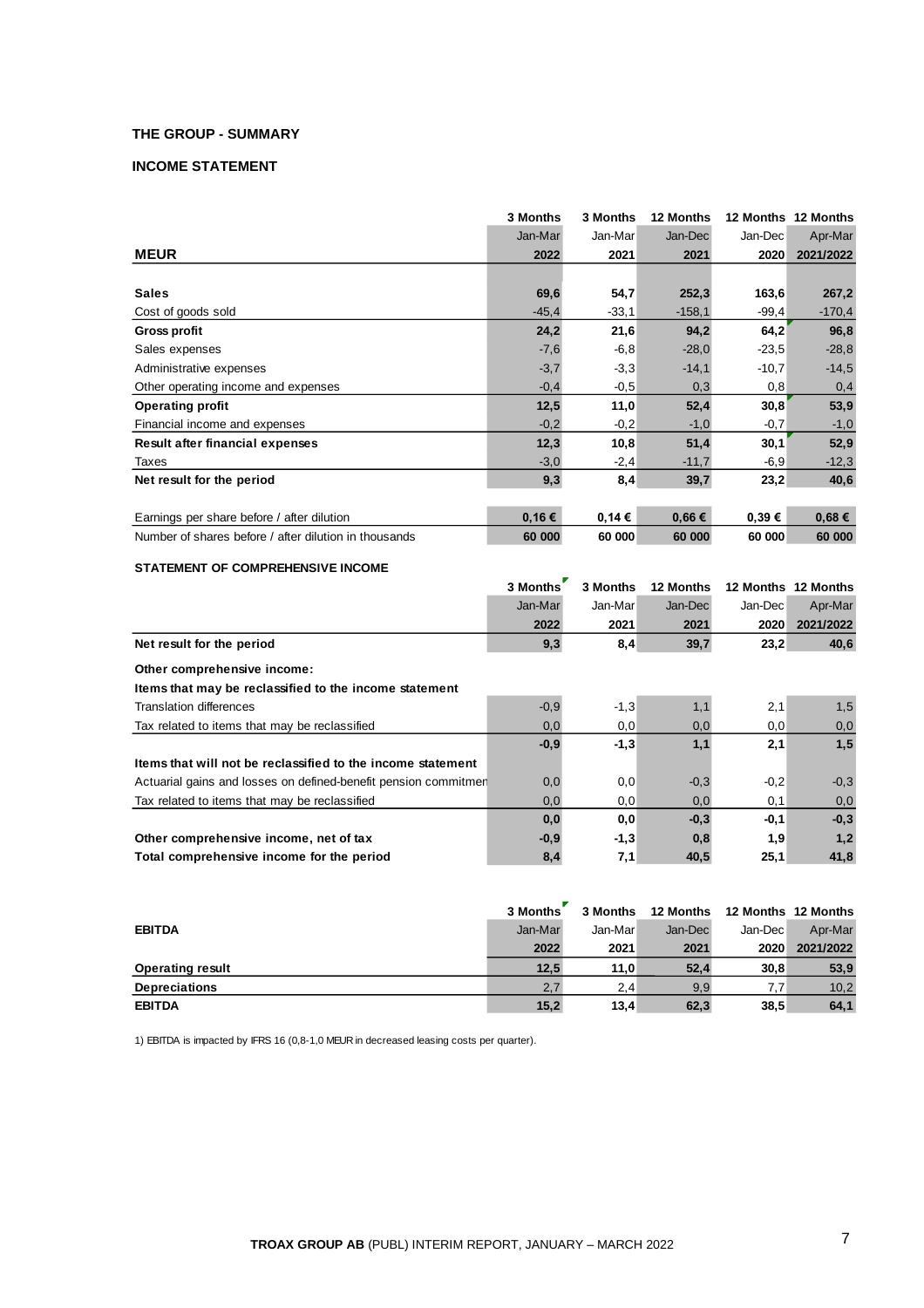# **STATEMENT OF FINANCIAL POSITION**

|                                             | 2022   | 2021   | 2021    | 2020   |
|---------------------------------------------|--------|--------|---------|--------|
| <b>MEUR</b>                                 | 31-mar | 31-mar | 31-dec  | 31-dec |
| <b>Assets</b>                               |        |        |         |        |
| Intangible assets                           | 94,8   | 94,2   | 95,6    | 95,1   |
| Tangible assets                             | 58,5   | 55,0   | 60,3    | 51,5   |
| Financial fixed assets                      | 6,0    | 6,3    | 5,9     | 6,3    |
| <b>Total fixed assets</b>                   | 159,3  | 155,5  | 161,8   | 152,9  |
|                                             |        |        |         |        |
| Inventories                                 | 36,1   | 22,4   | 35,5    | 18,0   |
| Current receivables                         | 61,5   | 50,5   | 57,5    | 41,2   |
| Cash and cash equivalents                   | 35,4   | 28,3   | 35,2    | 32,5   |
| <b>Total current assets</b>                 | 133,0  | 101,2  | 128,2   | 91,7   |
| <b>TOTAL ASSETS</b>                         | 292,3  | 256,7  | 290,0   | 244,6  |
|                                             |        |        |         |        |
| <b>Equity and liabilities</b>               |        |        |         |        |
| Equity                                      | 151,0  | 121,1  | 142,6   | 114,0  |
| Long-term liabilities                       | 100,7  | 99,9   | 101,9   | 100,5  |
| <b>Current liabilities</b>                  | 40,6   | 35,7   | 45,5    | 30,1   |
| <b>TOTAL EQUITY AND LIABILITIES</b>         | 292,3  | 256,7  | 290,0   | 244,6  |
|                                             |        |        |         |        |
| Net debt                                    | 50,8   | 56,2   | 52,1    | 52,6   |
|                                             |        |        |         |        |
| STATEMENT OF CHANGES IN EQUITY ATTRIBUTABLE | 2022   | 2021   | 2021    | 2020   |
| TO THE PARENT COMPANY'S SHAREHOLDERS        | 31-mar | 31-mar | 31-dec  | 31-dec |
| Opening balance                             | 142,6  | 114,0  | 114,0   | 95,7   |
| <b>Dividends</b>                            | 0,0    | 0,0    | $-12,0$ | $-6,0$ |
| Received option premiums                    | 0,0    | 0,0    | 0,1     | 0,0    |
| Re-purchase of shares                       | 0,0    | 0,0    | 0,0     | $-0,8$ |
| Total comprehensive income for the period   | 8,4    | 7,1    | 40,5    | 25,1   |
| <b>Closing balance</b>                      | 151,0  | 121,1  | 142,6   | 114,0  |

# **STATEMENT OF CASH FLOW**

|                                                      | 3 Months | 3 Months | <b>12 Months</b> | 12 Months |
|------------------------------------------------------|----------|----------|------------------|-----------|
|                                                      |          |          |                  |           |
|                                                      | 2022     | 2021     | 2021             | 2020      |
| <b>MEUR</b>                                          | 31-mar   | 31-mar   | $31 - dec$       | 31-dec    |
|                                                      |          |          |                  |           |
| <b>Operating profit</b>                              | 12,5     | 11,0     | 52,4             | 30,8      |
| Interest received and paid, tax paid and adjustments | $-0,8$   | 0,0      | $-9,7$           | $-1,7$    |
| Changes in working capital                           | $-9,4$   | $-8,0$   | $-11,0$          | $-2,8$    |
| Cash flow from operating activities                  | 2,3      | 3,0      | 31,7             | 26,3      |
|                                                      |          |          |                  |           |
| Net investments                                      | $-1,0$   | $-6,1$   | $-14.1$          | $-14.8$   |
| Cash flow after investing activities                 | 1,3      | $-3,1$   | 17,6             | 11,5      |
|                                                      |          |          |                  |           |
| <b>Financing activities</b>                          | $-1,1$   | $-1,1$   | $-14,9$          | $-9,5$    |
| Cash flow for the period                             | 0,2      | $-4,2$   | 2,7              | 2,0       |
|                                                      |          |          |                  |           |
| Cash and cash equivalents at the start of the period | 35,2     | 32,5     | 32,5             | 30,4      |
| Translation difference in cash and cash equivalents  | 0,0      | 0,0      | 0,0              | 0,1       |
| Cash and cash equivalents at the end of the period   | 35,4     | 28,3     | 35,2             | 32,5      |

 $\overline{\phantom{a}}$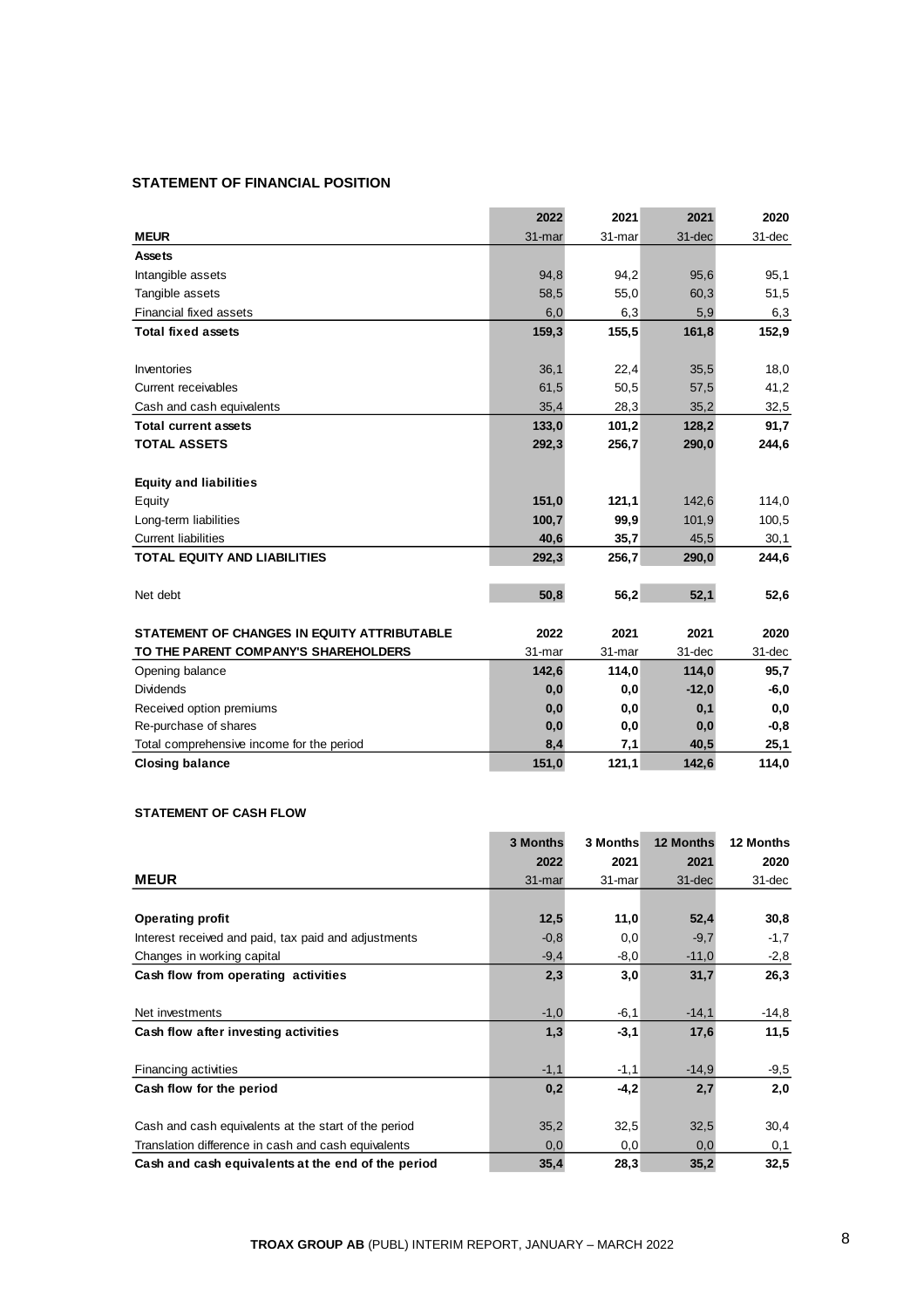# **PARENT COMPANY – SUMMARY**

| <b>INCOME STATEMENT</b>                   | 3 Months | 3 Months | 12 Months | 12 Months |
|-------------------------------------------|----------|----------|-----------|-----------|
|                                           | Jan-Mar  | Jan-Mar  | Jan-Dec   | Jan-Dec   |
| <b>MEUR</b>                               | 2022     | 2021     | 2021      | 2020      |
| <b>Sales</b>                              | 0,2      | 0,2      | 0,9       | 0,8       |
| Cost of goods sold                        | 0,0      | 0,0      | 0,0       | 0,0       |
| <b>Gross profit</b>                       | 0,2      | 0,2      | 0,9       | 0,8       |
| Administrative expenses                   | $-0,6$   | $-0,6$   | $-2,5$    | $-1,7$    |
| Other operating income and expenses       | $-0,1$   | $-0,1$   | 0,0       | $-0,2$    |
| <b>Operating profit</b>                   | $-0,5$   | $-0,5$   | $-1,6$    | $-1,1$    |
| Financial income and expenses             | 0,3      | 0,9      | 16,3      | 2,9       |
| Result after financial expenses           | $-0,2$   | 0,4      | 14,7      | 1,8       |
| Year-end appropriations                   | 0,0      | 0,0      | 0,0       | $-0,4$    |
| Profit before tax                         | $-0,2$   | 0,4      | 14,7      | 1,4       |
| Taxes                                     | 0,0      | 0,0      | $-1,4$    | $-0,2$    |
| Net result for the period                 | $-0,2$   | 0,4      | 13,3      | 1,2       |
| <b>STATEMENT OF COMPREHENSIVE INCOME</b>  |          |          |           |           |
| Net result for the period                 | $-0,2$   | 0,4      | 13,3      | 1,2       |
| Other comprehensive income, net of tax    | 0, 1     | 0,0      | 0,0       | 0,0       |
| Total comprehensive income for the period | $-0,1$   | 0,4      | 13,3      | 1,2       |

# **STATEMENT OF FINANCIAL POSITION**

|                                     | 31-mar | 31-mar | $31 - dec$ | 31-dec |
|-------------------------------------|--------|--------|------------|--------|
| <b>MEUR</b>                         | 2022   | 2021   | 2021       | 2020   |
| Assets                              |        |        |            |        |
| Shares in subsidiaries              | 87,7   | 87,7   | 87,7       | 87,7   |
| Receivables to subsidiaries         | 23,3   | 22,2   | 23,0       | 21,2   |
| <b>Total fixed assets</b>           | 111,0  | 109,9  | 110,7      | 108,9  |
| Receivables to subsidiaries         | 0,0    | 4,2    | 6,9        | 5,0    |
| Current receivables                 | 1,2    | 0,7    | 1,0        | 0,4    |
| Cash and cash equivalents           | 6,6    | 0,3    | 12,8       | 0,0    |
| <b>Total current assets</b>         | 7,8    | 5,2    | 20,7       | 5,4    |
| <b>TOTAL ASSETS</b>                 | 118,8  | 115,1  | 131,4      | 114,3  |
| <b>Equity and liabilities</b>       |        |        |            |        |
| Equity                              | 38,9   | 38,0   | 39,0       | 37,6   |
| Untaxed reserves                    | 7,0    | 7,0    | 7,0        | 7,0    |
| Long-term liabilities               | 70,0   | 69,0   | 70,0       | 69,0   |
| <b>Current liabilities</b>          | 2,9    | 1,1    | 15,4       | 0,7    |
| <b>TOTAL EQUITY AND LIABILITIES</b> | 118,8  | 115,1  | 131,4      | 114,3  |

| <b>CASH FLOW STATEMENT</b>                               | 3 Months | 3 Months | 12 Months  | <b>12 Months</b> |
|----------------------------------------------------------|----------|----------|------------|------------------|
|                                                          | 2022     | 2021     | 2021       | 2020             |
| <b>MEUR</b>                                              | 31-mar   | 31-mar   | $31 - dec$ | 31-dec           |
| Operating profit before financial items                  | $-0,5$   | $-0,5$   | $-1,6$     | $-1,1$           |
| Interest paid and received, taxes, adjustments           | 0        | 0,7      | 0,9        | $-0,7$           |
| Change in working capital                                | $-5,7$   | 0,1      | 12,5       | 8,6              |
| Cash flow from continuing operations                     | $-6,2$   | 0,3      | 11,8       | 6,8              |
|                                                          |          |          |            |                  |
| Investments                                              | 0        | 0,0      |            | 0                |
| Cash flow from investment activities                     | $-6,2$   | 0,3      | 11,8       | 6,8              |
|                                                          |          |          |            |                  |
| Cash flow from financing activities                      | 0,0      | 0,0      | 1,0        | $-6, 8$          |
| Cash flow for the period                                 | $-6,2$   | 0,3      | 12,8       | 0,0              |
| Cash and cash equivalents at the beginning of the period | 12,8     | 0,0      | 0,0        | 0,0              |
| <b>Translation difference</b>                            | 0,0      | 0,0      | 0,0        | 0,0              |
| Cash and cash equivalents at the end of the period       | 6,6      | 0,3      | 12,8       | 0,0              |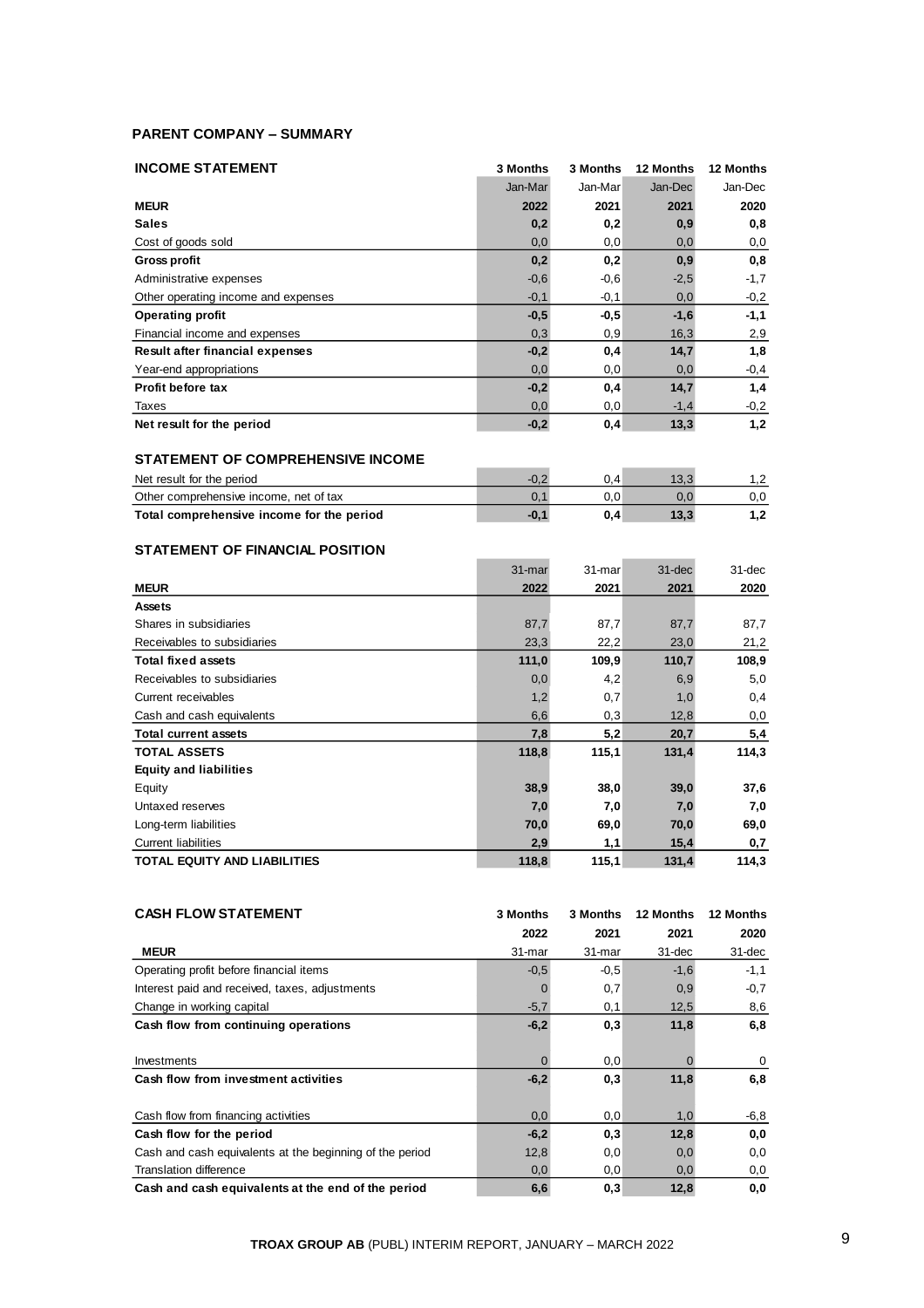## **FINANCIAL TARGETS**

Troax Group`s financial targets connected to the company`s strategic initiatives are presented below. All expressed opinions in this part are future orientated.

| <b>Growth</b>              | Troax's objective is to grow in its current markets, both organically and<br>by selective acquisitions                                                                                                                  |
|----------------------------|-------------------------------------------------------------------------------------------------------------------------------------------------------------------------------------------------------------------------|
| <b>Profitability</b>       | Troax's target is to have an operating margin in excess of 20 per cent.                                                                                                                                                 |
| <b>Financial structure</b> | Net debt in relation to the 12-month rolling EBITDA, excluding<br>temporary deviations, shall not exceed 2,5 times.                                                                                                     |
| Dividend policy            | Troax's target is to pay approximately 50 per cent of its net profit in<br>dividends. The dividend proposal shall consider Troax's long-term<br>development potential, its financial position and its investment needs. |

The financial targets represent future oriented information. Future oriented information shall not be considered as guarantees for future result or development. The actual result may and can materially vary from what is expressed in the future oriented information.

## **OTHER INFORMATION**

## **ACCOUNTING PRINCIPLES**

This interim report has been prepared in accordance with IAS 34, Interim Financial Reporting, the Annual Accounts Act and the Swedish Financial Reporting Board recommendation RFR 2, Accounting for Legal Entities. The Accounting principles that have been applied coincide with those accounting principles used for preparing the latest Annual Report. The Annual Report for 2021 is available on [www.troax.com.](http://www.troax.com/)

## **ALTERNATIVE KEY RATIOS**

In this interim report, Troax presents certain financial measures that are not defined by IFRS, so-called alternative key ratios. The Group believes that these measures provide valuable supplementary information to investors as they enable an evaluation of the company's results and position. Since not all companies calculate financial measurements in the same way, these are not always comparable to those used by other companies. Investors should consider these financial measures as a complement rather than an IFRS financial statement. Troax uses the following alternative key figures:

### Organic growth

As a large proportion of the Group's sales take place in currencies other than the reporting currency (Euro), the Group's sales are evaluated on the basis of its organic sales growth, which enables separate evaluations of the effect of acquisitions / divestments and currency effects.

|                         | 3 Months | 3 Months |             | 12 Months | 12 Months |             | 12 Months |
|-------------------------|----------|----------|-------------|-----------|-----------|-------------|-----------|
| <b>Total Sales</b>      | Jan-Mar  | Jan-Mar  |             | Jan-Dec   | Jan-Dec   |             | Apr-Marl  |
| <b>MEUR</b>             | 2022     | 2021     | <b>Diff</b> | 2021      | 2020      | <b>Diff</b> | 2021/22   |
| Organic sales / growth  | 69,6     | 54.7     | 27%         | 252,3     | 163,6     | 54%         | 267,2     |
| Currency effect         | 0,0      | 0,0      | 0%          | 0,0       | 0,0       | $0\%$       | 0, 0      |
| Sales from acquisitions | 0,0      | 0,0      | 0%          | 0,0       | 0.0       | 0%          | 0, 0      |
| <b>Total Sales</b>      | 69,6     | 54.7     | 27%         | 252,3     | 163.6     | 54%         | 267,2     |

#### Net debt / EBITDA

Troax's definition of net debt is the sum of interest-bearing liabilities excluding pension liabilities less cash and cash equivalents. As of January 1, 2019, leasing liabilities are also included. Net debt is used by Group management to monitor and analyze the debt development in the Group and evaluate the Group's refinancing needs. Net debt compared with EBITDA provides a key figure for net debt in relation to cashgenerating operating results, which gives an indication of the business' ability to pay its debts.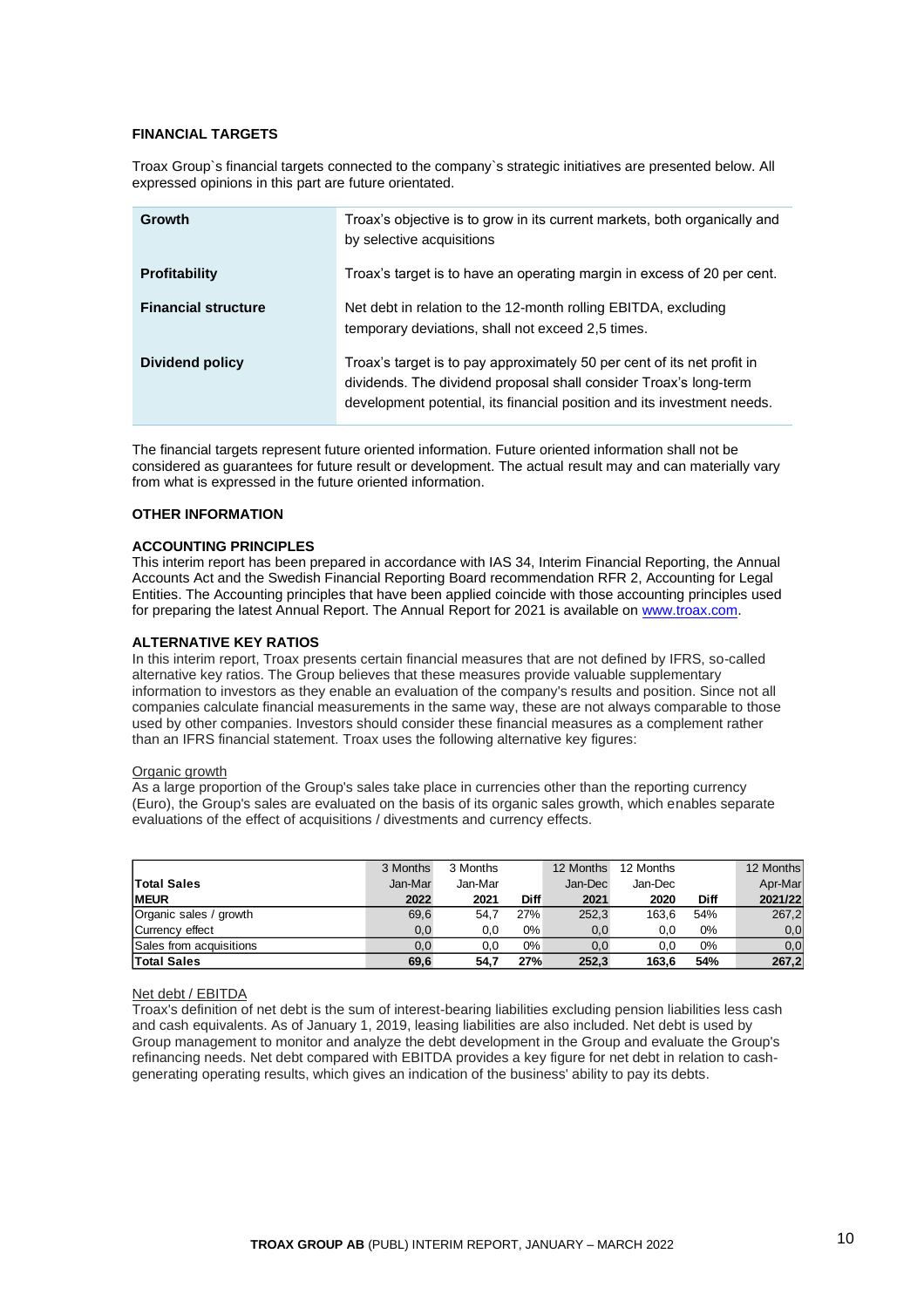## **OTHER INFORMATION (CONT.)**

|                                  | Mar  | Mar  | <b>Dec</b> | Dec  |
|----------------------------------|------|------|------------|------|
| <b>MEUR</b>                      | 2022 | 2021 | 2021       | 2020 |
| <b>IShort term Ioans</b>         | 0,0  | 0,0  | 0,0        | 0,0  |
| Long term loans                  | 70,0 | 69,0 | 70,0       | 69,0 |
| Liabilities for leases (IFRS 16) | 16,2 | 15,4 | 17,3       | 16,1 |
| Total debt                       | 86,2 | 84,4 | 87,3       | 85,1 |
| cash                             | 35,4 | 28,3 | 35,2       | 32,5 |
| Net debt                         | 50,8 | 56,1 | 52,1       | 52,6 |
| 12 month rolling EBITDA          | 64,1 | 43,6 | 62,3       | 38,6 |
| Net debt / EBITDA                | 0,8  | 1,3  | 0,8        | 1,4  |

## **RISKS AND RISK MANAGEMENT**

Exposure to risks is a natural part of business operations and this reflects Troax's approach to risk management. This aims to identify and prevent the occurrence of risks and to limit any damage from these risks. The most significant risks to which the Group is exposes are related to the cyclical impact on demand. For further information, see the Management Report and Note 27 in the Annual Report 2021.

## **SEASONAL VARIATIONS**

Seasonal variations have some impact on Troax business. Sales are normally in general stable between the quarters but can fluctuate between the months in the quarter. Sales can be somewhat lower in the summer months (July-August) and from December to January. In periods of high production, the company normally ties up more money in Working Capital. Cash is then released from working capital after a high season when manufactured goods are installed and the customer's receivables paid.

## **TRANSACTIONS WITH RELATED PARTIES**

No significant transactions with related parties have taken place during the period.

## **EMPLOYEES**

At the end of the period the Group had 1 105 (1 013) employees.

## **OTHER EVENTS DURING THE QUARTER**

Russia's invasion of Ukraine, which has led to a sharp decline in steel deliveries to the European market, is expected to have a negative impact on the Group in the form of price increases, primarily for steel but also for energy.

# **OTHER EVENTS AFTER THE QUARTER**

There is no significant information to report after the quarter.

#### **AUDIT**

This report has not been reviewed by the auditors.

## **NEXT REPORTS**

Interim report Q2 2022, 16<sup>th</sup> of August 2022 Interim report Q3 2022, 25<sup>th</sup> of October 2022 Interim report Q4 2022,  $10^{th}$  of February 2023

## **TELEPHONE CONFERENCE**

Invitation to presentation of the first quarter result: Thomas Widstrand, CEO presents the result on a phone conference on the 27<sup>th</sup> of April 2022 at 16:30 CET. The conference will be held in English. For more information, please refer to <https://www.troax.com/global/en/press>